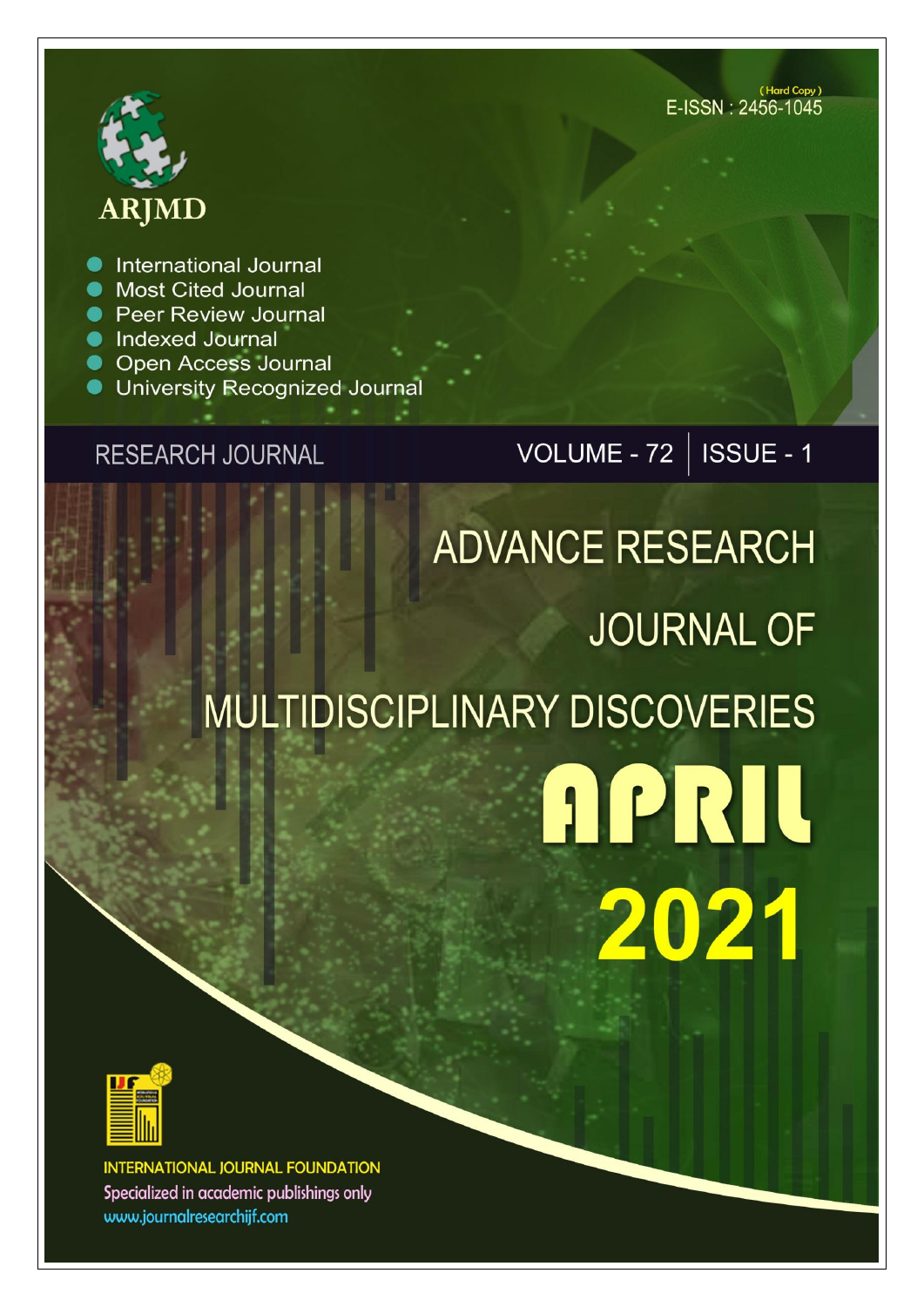

## **Stylistic thinking of Sheikh Ali Jarim and Sheikh Musthafa Amin in the book "Al-Balaghah Al-Wadhihah"**

**ABSTRACT**

 $S$ heikh Ali Jarim and Sheikh Mustafa Amin are a series of writers from Egypt. The book "أَلْبَلَاغَةُ الْوَاضِحَةُ" in the field of  $\big|\big|$ 

stylistic studies and the book "أَلْنَحْوُ الْوَاضِيحُ" in the field of Arabic grammar studies, are monumental works from both.  $\big|\big|$ This work was warmly welcomed by Arabic language and literature teachers in the Arab world and even in Indonesia.

The rapturous response was partly due to the writing style and systematics presented by the author. The two works above follow the writing style of writers from Europe who put forward a coherent systematic.

The book "أَلْبَلَاغَةُ الْوَاضِحَةُ" appears as books of Western literature circulating in Europe and America,  $\big|\big|$ systematically. It appears no longer like the religious books circulating in the Arab world called the "Yellow Book" and the "Gundul Book". It appears in a good format, there are certain chapters, there are certain articles, there are certain rules, there are certain examples, there are certain exercises, and of course there is information about the literature used in the writing.

**KEYWORDS:** stylistic studies , Arabic grammar studies, Arabic language and literature,

#### CITATION OF THE ARTICLE

**Arief H.A.F (2022)** Stylistic thinking of Sheikh Ali Jarim and Sheikh Musthafa Amin in the book "Al-Balaghah Al-Wadhihah"**;** *Advance Research Journal ofMultidisciplinary Discoveries;* 69(1) pp.01-09

*\* Corresponding Author*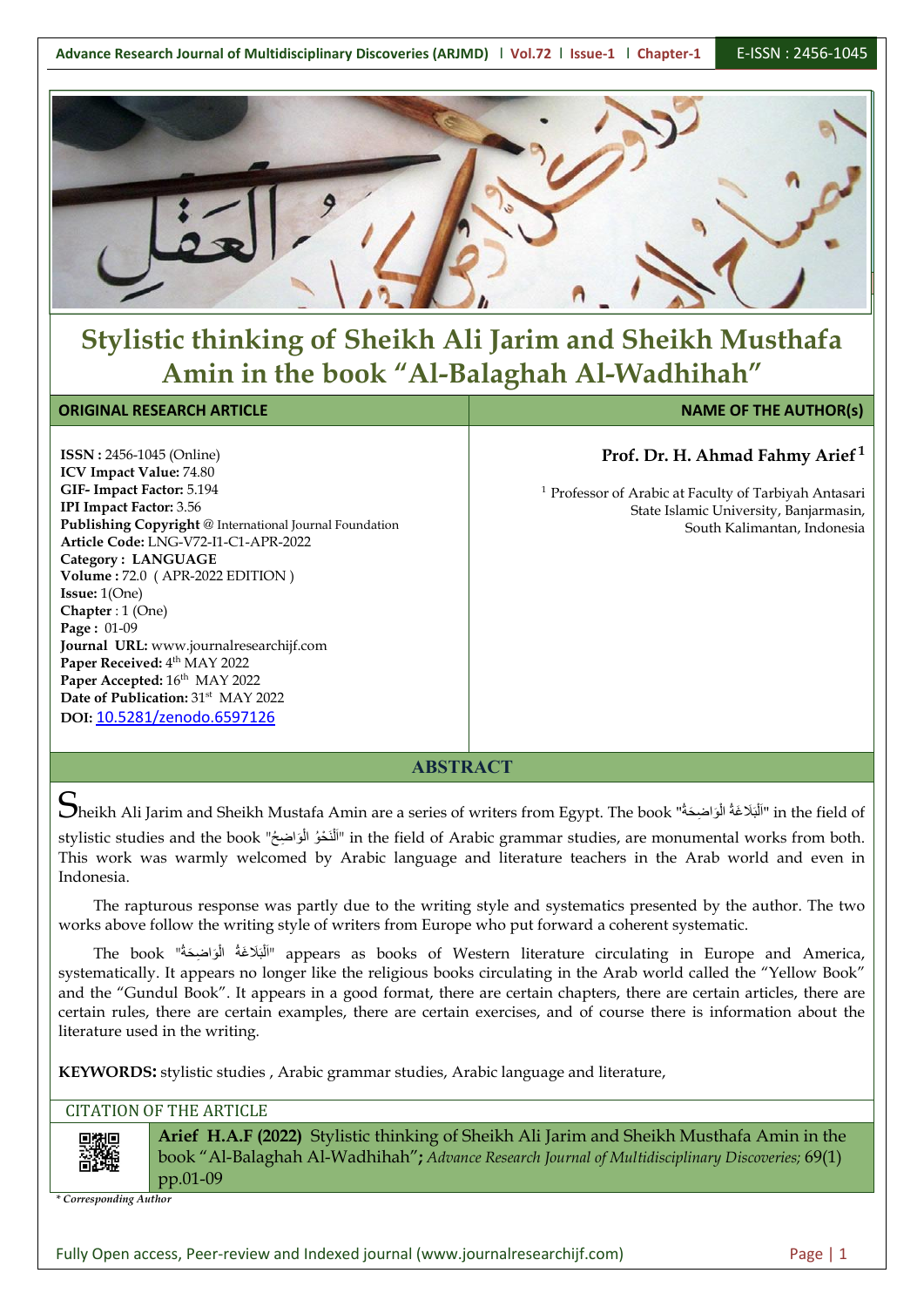#### **حَا ضِ حَُة" BOOK THE OF OVERVIEW .I اْل حَ حَُة بح**

overview of the BOOK "أَلْبَلَاغُهُّ الْوَاضِحَة".<br>The book "أَلْبَلَاغَةُ الْوَاضِحَةُ" is a book by a series of "أَلْبَلَاغَةُ الْوَاضِحَةُ".<br>the description of "أَلْبَلَاغَةُ الْوَاضِحَةُ". progressive Egyptian writers. They both no longer follow the style of writing religious books in the old way, which is called the "Yellow Book" and the "Gundul Book". They both make updates in systematics and coherent writing style.

The book which contains Ma'ani Science, Bayan Science, and Badi Science is intended for students of Madrasah Tsanawiyah in Egypt. The understanding of the term "Tsanawiyah" in Egypt is the same as the term "Aliyah" in Indonesia. According to the author, the book "أَلْبَلَاغَةُ الْوَاضِحَةُ" (was compiled based on the by us. First modern curriculum that has been set by the Ministry of Education and Teaching of the Arab Republic of Egypt. Until 1961 AD, the book which has 301 pages has been printed for the 15th time. The publisher is " أَوَ بِهِ اللَّهُ السَّنَّةُ الصَّنَاءُ". Don't forget, that the " وَجُهُ الشَّنَةُ". الله: المُسْتَقَدُّ الصَّنْ الصَّنْ الصَّنْ لِأَهَعَارِفِ", Cairo.

The appearance of this book begins with the foreword of the author. After that, it was followed by a<br>prologue about what "أَللْمَسْكَةُ", and "أَللْمَسْكَةُ" are.<br>Regarding "أَللْمَنْكَةُ", it refers to grammatical order<br>which contents are related to "الْمَنْكُمْ" بحَح حَُة" what about prologue حَا حَُة","اْل َح حَا حَُة" Regarding .are" الأة لُْة لَ ةُ" and ,"اْل الْغَ", it refers to grammatical order  $\leqq$ which contents are related to "الْمَنْحُو" or syntax. In short,  $\overline{\overline{\bigoplus}}$ it is about sentence structure. In this case, how can مُنْكَلِّمٌ" or the first person convey his messages to  $\overline{a}$  rays, even thou "مُخَاطَبٌ" or his interlocutor with the perfect editor. The  $\equiv$  Place." second content is related to "الْمَنْرْفُ" or morphological

لِمُتَكَلِّمٌ "can communicate with the interlocutor [2] resembli effectively. One of the references is how to make the first person always pay attention to the situation and condition of the other party. This is what is then called the situation and conditions or "المُقْتَضَى الْحَلِل" first person always pay attention to the situation and condition of the other party. This is what is then called the situation and conditions or "لِمُقْتَضَى الْحَالِ". In other  $\mathbb{E}$  further languages, the topic of conversation is always adjusted to the capacity of oneself and the environment that surrounds the interlocutor.

Regarding "ُة َل ةُْل الأة "the direction is to the "ٌم لُحك ةمتح "party so that the person concerned is always varied in conveying messages to the "ٌم for order In .party" ةم حَاَح the messages to be conveyed steadily to reach the second party, efforts must be made so that the editorial is beautiful, and the content is beautiful. This is what became known as language style or stylistics.

In conclusion, for communication to run smoothly and effectively, the first person must pay attention to the editorial order related to syntax or sentence structure and morphological changes in words. Then, the person must be concerned with the ability to detect situations and conditions that surround the interlocutor. Then, the person must be intelligent, attracting the attention of the interlocutor by displaying a variety of language styles.

## **بحَحا ضِ" ABOUT .II ةُ اْل " ضِْل**

Sheikh Ali Jarim and Sheikh Mustafa Amin started their description of stylistics in Arabic with the theme **بحَحا ضِ**" of **ةُ اْل لِْض "** This systematic discussion begins by presenting four examples of syi'ir. The four examples relate to the sub-theme which he named "ةُْل بضْل تصْا "or resemblance. In this case he defines "ةُْل بضْل تصْا "as an explanation that one thing or several things have the same nature with other things. The explanation uses the letters "kaaf" or the like, either implied or expressed.

In connection with the discussion of "ةُْل بضْل تصْا", there are four important elements that must be remembered by us. First, what is called something resembled or ةَ حْبصُة" لْا". Second, what is called something resembling or ةَ حْبصُة ِض ضُ" لْا". Third, what is called a tool to resembling or اَاْدَاةُ النَّشْبِيْهِ". Fourth, what are called aspects of  $\mid$ resemblance or "وَجُّهُ " i Don't forget, that the "وَجُّهُ الشَّبَدِ».<br>" aspect in "الْمُثْنَيَّهُ بِهِ " must be stronger and brighter than "الْمُشْبَّهُ".

One of the four examples given by him is the words of a poet as follows:

الْمَنْكَ كَالشَّمْسِ فِي الضَّيَاءِ وَإِنْ جَا \* وَزْتَ كِيْوَانَ فِي عُلُوٍّ الْمَكَانِ

Meaning: "You are like the sun that radiates its rays, even though you are on the planet in the highest place."

or word changes.<br>"كَافٌ" (Regarding "أَلْبَلاَغَةُ" the direction is to refer to how اللَّهُ something to something to something If we describe one by one from the syi'ir above, then we can put forward as follows: "لَنْتَ " is something  $\; \; \; | \; \;$ that is resembled, "كَافٌ" is a tool to resemble something to something else, "سَمْسٍ" is something resembling, and "الْتَنْبَاءِ" is the aspect of resemblance between something that is resembled and something that is similar.

> Furthermore, the discussion leads to the division of *tasybih* into five kinds. First, what is called " التَّشْبيْهُ ةَ لْ حْ ةُ لْا", namely *tasybih* which is the tool to resembling is written. Second, what is called "النَّشْبِيْهُ الْمُوَكَّدُ", namely " tasybih which tool to resembling is discarded. Third, what is called "التَّشْبِيُهُ الْمُجْمَلُ", namely tasybih which  $wajh$ s*hibh* is removed. Fourth, what is called "أَنْتَشْبِيْهُ الْمُفَصَّل", namely tasybih which *wajh shibh* is written.Fifth, what is called "النَّشْبِيْهُ الْمَلِيْغُ". namely tasybih which the tool to resembling and *wajh shibh* are discarded.

What exactly is the meaning and purpose of this *tasybih* style of language? According to the author of this book, there are at least five kinds of goals. First, it explains the possibility of something happening at the musyabbah that was previously considered impossible by the reader. Second, explain the circumstances or existence of musyabbah that were previously unknown to the reader. Third, explain the level and size of the musyabbah situation which was previously only known globally by the reader. Fourth, confirming the state of musyabbah by including convincing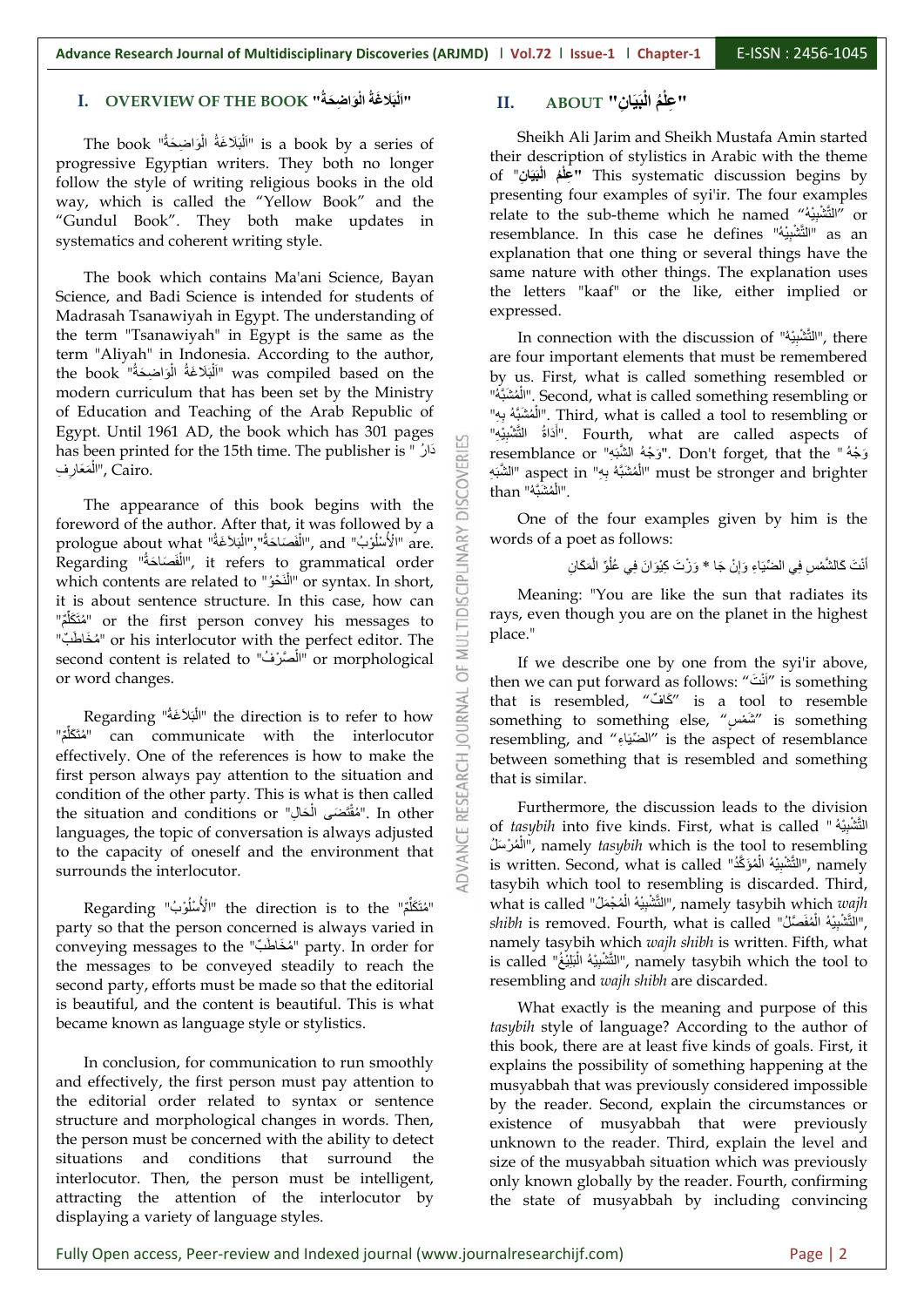examples. Fifth, beautify or worsen the appearance of musyabbah.

Sheikh Ali Jarim and Sheikh Mustafa Amin also quoted a syi'ir from Ibn Al-Rumy as follows:

الِ سٍ ُة حُا حَ حْ سِ \* حِحَا حعحَ ِض حْ ةْ لَ ضِ لض حع لُْحاةِ سُ َح لُ حعحَِض حَ ٌلِحَح

Meaning: "There is a lot of glory for a father because of the glory of his son, just as the Adnans reached the peak of glory because of the glory of the Prophet Muhammad."

If parsed based on the purpose and intent of using tasybih "أَغْرَاضُ التَّشْبيْهِ", then the following picture is obtained: The glory of a father because of the glory of his son is "أَلْمُشَبَّهُ". Then, the glory of the Adnan because  $\qquad$   $\qquad$   $\qquad$   $\qquad$ of the glory of the Prophet Muhammad is "الْمُشْتَبُهُ". Then, the word "as" or "أَ" is similar to "أَدَاةُ الْتُّشْبِيُهِ". Then, the increase in one's dignity due to the high dignity of others, is "وَجْهُ الشَّبَهِ". Then, explaining the possibility of<br>something happening in "الْمُمْتَبَهُ" is how the goal or<br>"الْغُرَاضُ التَّشْيِيُهِ".<br>After finishing explaining about "النَّشْينُهُ" these two ةَ حْبصُة" in happening something لْا "is how the goal or

" اَأَغْرَاضُ النَّشْبِيُّة"<br>Kese two these ,"النَّشْبِيُّة" After finishing explaining about "النَّشْبِيْة", these two Egyptian experts continued their discussion to the next<br>material, namely "figuring out" or "الْمَجَا Egyptian experts continued their discussion to the next material, namely "figuring out" or "إِنْهَجَازُ" The  $\geq$ discussion about "الْمَجَازُ اللَّغَوِيُّ" is divided into "الْمَجَازُ" al َ" al-Isti'arah "الْمَجَازُ اللَّغَوِيُّ" is divided into "الْمَجَازُ" al-Isti'arah<br>and "الْمَجَازُ اللَّغَوِيُّ" that is, the "الْمَجَازُ الْمُرْسَلُ" and "الْمَجَازُ الْمُرْسَلُ" and word is used in an inappropriate sense because of a relationship (أَلْقَرِيْنَةُ) accompanied by an obstacle (الْعَلَاقَةُ) (relationship that prevents giving the true meaning. The relationship (الْعَلَاقَةُ) between the essential meaning and cher division the meaning of majazi is sometimes due to the similarity (الْمُشْآنِهَةُ) and sometimes not because of that.<br>Then about obtacles (الْقُرِيَّنَةُ) it is sometimes in the form similarity (الْمُشَابَعَةُ) and sometimes not because of that.  $\quad \Xi \overline{\cong} \quad$  tern Then about obstacles (أَلْقَرِيْنَةُ) it is sometimes in the form  $\overrightarrow{S}$  its original meaning because of words (اللَّفْظِيَّةُ) and sometimes in the form of  $\overline{\mathbb{F}}$  than similarity and the circumstances or "الْحَالِيَةُ".

There is a good example of the following words of a poet. He said:

صِ حمضَى اْ صّ حَاِحا ْح لْ حَ ِض ةَ ِض ُل َحا \* ِحْة حَ صْ حُ ْضى اْ صّ حَا ةُ حََح لُ َحَحُل تح

Meaning: "When we were on our way home, clouds seemed to be blocking me. So I told him, get out of the way, for I am with the cloud."

the cause. in the above "الْمَجَازُ اللَّغَوِيُّ" To see the position of " poem, we carefully examine the details as follows: The second word "cloud" is positioned as "الْمَجَاز". Why? Because the "cloud" was never a friend of man. Then, what is the relationship between the essential meaning and the meaning of majazi in the word "cloud"? The answer is, there is a resemblance or "اَلْمُشَابَهَةُ". In this meant is eve case, the person being praised is likened to a cloud because both have a positive impact and have a perspective impact.

Then, these two stylistic experts brought their readers to even more specific terms, namely loan words or "الإِسْتِعَارَةُ" What is . الإِسْتِعَادِةُ" What is "بِالْمُسْتِعَارَةُ" part of "الْمَجَازُ اللَّغَوِيُّ". Strictly speaking, the tasybih that but what is is discarded is one of the thorns or the end. Thus, the

relationship between the essential meaning and the majazi meaning is always "أَلْمُشَابَهَةُ".

In simple terms, al-Isti'arah is divided into two kinds. First, what is called "ٱلْإِسْتِعَارَةُ التَّصْرِيْحِيَّةُ" (Kinds. First, what is called الْمُشْبَهُ" is clearly emphasized. Example:

حَاْحى : َحا حِ تح ْحى اَْتَ ض...ُ ) ِض لِ حْا ضِلْةٌ : ١ ( ا حَ ضم حٍ اْ تظُة حَا ضَ ِض ْح لْ حَ ْضتة لَ ضْ حَ اَْص َحاُة ِض حَْل ْل اْْ ضِتحا مُ َح

The word "الظّلُمَاتٌ" is used for the meaning of "الْنُوْرُ" and the word "الْضَلَالَةُ" is used for the meaning of "ةُحْاُحَض ْا". In this case, the relationship between the essential meaning and the meaning of majazi is similarity or "الْمُشَابَهَة" Second, what is called . "إِسْتِعَارَةُ" لْمُشْبَّهُ بِهِ" namely "الْمُشْبَّهُ بِهِ", namely "الْمَكْنِيَّةُ", namely Example:

حَاْحى : َحا حِ تح ةَ حَلْببا... ) حم لْْح لٌ : ٤ ( حَ حُ اْ صَْل حَ لظةٌ ضمَلي حَا لَتح َحا حِ حُ لُِضْلي حَِح حٍ اْل

In this verse the head is likened to fuel, then the musyabbah bih is removed and indicated by one of its characteristics, namely the word flaming or "إشْتَعَلْ". As  $\;$ for the barrier or "الْمَهْنِيَّةُ" of "الْمَوْرِيْنَةُ" here is leaning the word flaming or "إشْتَغَل" to the head or  $\mid$ ةَ" لَْص ْا". These two stylistic experts from Egypt are still going into details on several kinds of al-Isti'arah. Among them is the division to al-Isti'arah "أَصْلِيَّةٌ" al-Isti'arah "مُصَْض تحبح". Then there are also divisions for "الإِسْتِعَارَةُ الْمُطْلَقَةُ" and "الإِسْتِعَارَةُ الْمُجَرَّدَةُ" and "الإِسْتِعَارَةُ الْمُرَشَّحَةُ" "الإسْتِعَارَةُ الْمُطْلَقَةُ" and "الإسْتِعَارَةُ الْمُجَرَّدَةُ" and the last is "الإسْتِعَارَةُ الْمُرَشَحَة<br>"and the last is "الإسْتِعَارَةُ التَّمْثِيْلِيَّةُ" and the last is consider the discussion related to "الْمُجَازُ اللَّغَوِيُّ". Next, Sheikh Ali Jarim and Sheikh Mustafa Amin lead us to another division of al-Majaz itself. In this case the name is "الْمَجَازُ الْمُرْسَلُ". What is "الْمَجَازُ الْمُرْسَلُ". In simple terms, al-Majaz al-Mursal is a word that is used not for its original meaning because of a relationship other than similarity and the existence of qarinah that hinders understanding with the original meaning. The relationship between the original meaning and the meaning of majazi in al-Majaz al-Mursal are as follows: "إِعْتِبَارُ مَايَكُوْنُ" ,"إِعْتِبَارُ مَاكَانَ" ,"الْكُلِّيَّةُ" ,"الْمُزْنِيَّةُ" ,"الْمُسَبِّيِّةُ" ,"السَّبَبِيَّةُ" ,"السَّبَبِيَّةُ" ,"السَّبَبِيَّةُ" ,"<br>الْحَالِيَّةُ" , dan ,"الْحَالِيَّةُ" , dan ". الْحَالِيَّةُ'' , dan ,''الْمَحَلِّ

<sup>ّا ا</sup>لْحَالِيَّةُ".<br>Regarding "السَّبَدِيَّةُ", in this case, the reason is stated, but what is meant is the effect. Then about "الْمُسَنَبِيَّةُ", in , this case, the result is mentioned, but what is meant is the cause. Then about "الْجُزْئِيَّةُ" in this case, it is  $\mid$ mentioned in part, but what is meant is the whole. Then about "ةُصْ ةكُل لْا", in this case, it is mentioned in its entirety but what is meant is only part of it.

Followed by the term "إِعْتِبَارُ مَاكَانَ", in this case, it is mentioned events that occurred in the past but what is meant is events that occur now or in the future. On the other hand, regarding the term "إِعْتِبَارُ مَايَكُوْنُ", in this  $\mid$ case, it is mentioned for the present, but what is meant is events that have passed. Then about "الْمَحَلَّيَّةُ", in this  $\,$   $\,$ case, the place is mentioned, but what is meant is the person who is in that place. On the other hand, regarding "الْحَالِيَّة", in this case it is stated the condition,  $\; \; \; | \;$ but what is meant is the place where the state of the favor is.

Fully Open access, Peer-review and Indexed journal (www.journalresearchijf.com) Page | 3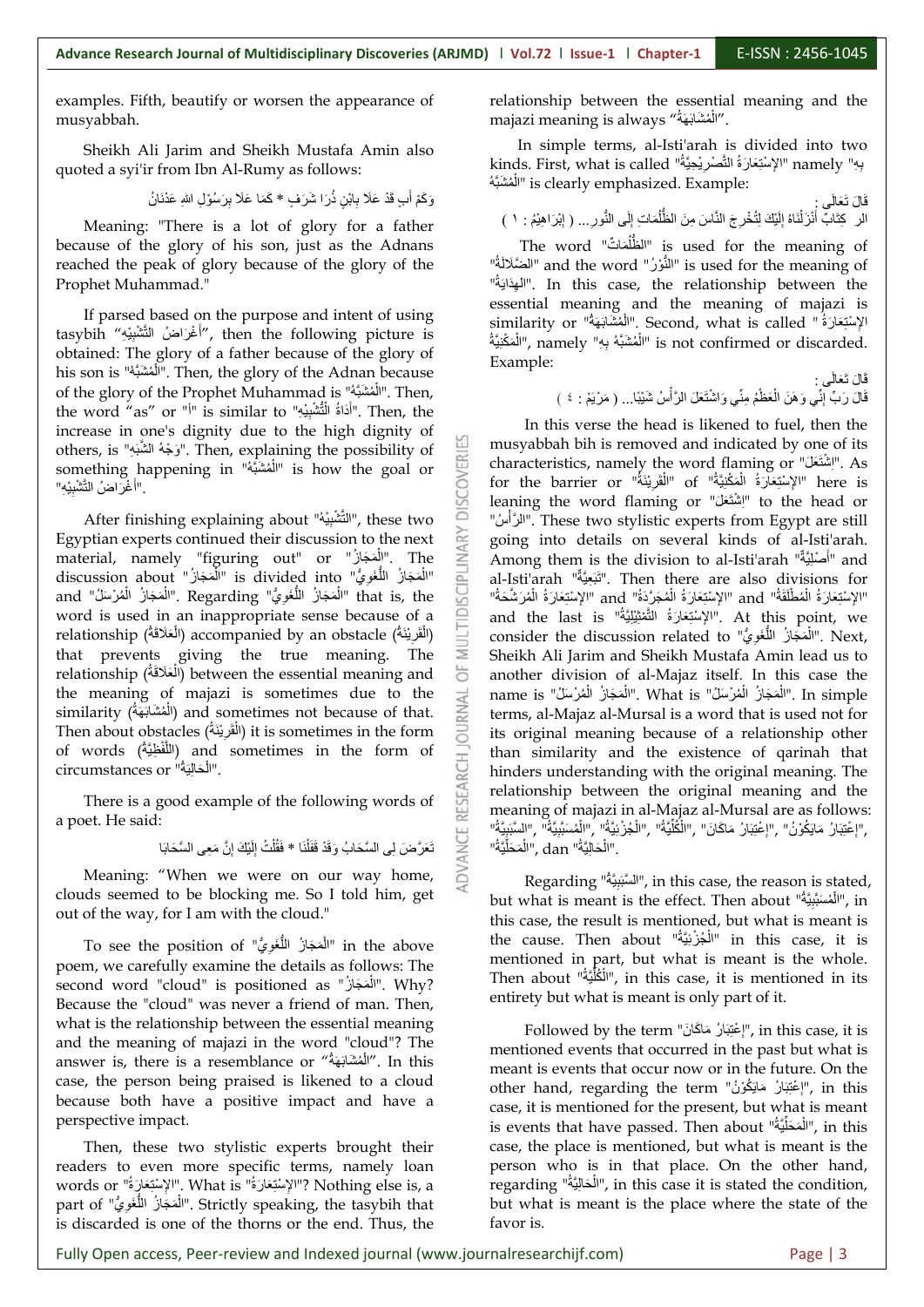The author of this book provides several examples, for example, the word of Allah SWT which reads:

مْ مِنَ السَّمَاءِ رِزْقًا ... (الْمُؤْمِنُ : ١٣)

Meaning: "... and He sent down for your sustenance from the sky."

For people who are critical of their way of thinking, where is there sustenance that is sent down from the sky. This is what is referred to as "أَلْمُسْتَبِيَّةُ", that is, the effect is mentioned, but what is meant is "السَّنِيّةُ", " sw i.e. the cause. In this case, Allah SWT sent down water as a cause of sustenance. So, the effect is mentioned, but what is meant is the cause. There is another example, namely the word of Allah SWT in Surah Al-Muthaffifin verse <sup>22</sup> which reads:

> إِنَّ الْأَبْرَارَ لَفِي نَعِيمٍ ... (الْمُطَفِّفِيْنَ : ٢٢) ِ<br>ا

> > B

Meaning: "Indeed, those who are devoted are truly in great pleasure."

For people who are critical of their way of  $\frac{5}{10}$  sing, how can this state of pleasure be entered? thinking, how can this state of pleasure be entered? This is what is meant by "الْمَحَالِيَّةُ", that is, the state of  $\geq$  norson of This is what is meant by "المحالية", that is, the state of<br>enjoyment is mentioned, while what is meant is the<br>place where that state is, namely heaven, that is "الْمَخَلَّيَّة".<br>There is another example, namely the word place where that state is, namely heaven, that is "الْمَحَلَّيَّة".  $\Xi$   $\Xi$ 

There is another example, namely the word of Allah SWT in Surah Al-Baqarah verse 43 which reads:

رْكَعُوا مَعَ الرَّاكِعِينَ … (الْبَقَرَةُ : ٤٣)

Meaning: "... and bow down with those who  $\Box$ 

bow."<br>For people who are critical of their way of<br>thinking, they say, are the believers only ordered to thinking, they say, are the believers only ordered to bow? How about prostration, how about sitting<br>between two prostrations and so on. This is what is<br>meant by أَيُّلُ الْجُزْءِ وَإِرَادَةُ الْكُلِّ mentioning only the part<br>but what is meant is the whole. between two prostrations and so on. This is what is meant by ذِكْرُ الْمُزْءِ وَإِرَادَةٌ الْكُلِّ mentioning only the part  $\tilde{\mathbb{Q}}$  The but what is meant is the whole.

There is another division of this figure of speech, its name is "الْمَجَازُ الْعَقْلِيُّ". Stylistic scholars define this حَتَّابِيُّ". its name is majaz as a fi'il or word like a place of reliance that is not true because of a relationship and accompanied by qarinah which prevents it from being understood as an essential reliance. Majazi recitation is awareness of "(هَمَانُ الْفِعْلِ" or ,"مَكَانُ الْفِعْلِ" or ,"(كَمَانُ الْفِعْلِ" or ,"سَبَبُ الْفِعْلِ"), or .''أُوِ الْمَبْنِيِّ لِلْمَفْعُوْلِ إِلَى الْفَاعِلِ'' or ,''بِإِسْنَادِ الْمَبْنِيِّ لِلْفَاعِلِ إِلَى الْمَفْعُوْلِ''

We take one example, namely the word of Allah SWT in Surah Hud verse 43:

عَاصِمَ الْيَوْمَ مِنْ أَمْرِ اللَّهِ إِلَّا مَنْ رَحِمَ ... (هُوْدُ : ٤٣)

حعا ضصٌح" word The حّ حّ حعا ضصٌح حّ "which means "no one protects", means "no one is protected or "حَعْصُوْمَ".

Now we come to the final discussion of "عِلْمُ الْبَيَانِ", wor Mow we come to the final discussion of "صِلْمُ الْبَيَانِ", words, other that<br>"words, other that". What's that? Al-Kinayah الْكِنَانِيَّة". Note that!" is a word that is intended to show the usual meaning but can be intended for its original meaning. When viewed from something that is behind the kinayah, then the kinayah is divided into three types:

sometimes it is in the form of attributes, sometimes it is in the form of maushuf and sometimes it is in the form of nisbat.

Stylists call "ةُحْحاَضك لْا "as a winged expression, or a satire, or a double-edged sentence. An example that is rather easy to understand is the poet's approach as follows:

| طَوِيْلُ النَّجَادِ رَفِيْعُ الْعِمَادِ \* كَثِيْرُ الرَّمَادِ إِذَا مَاشْتَا

Meaning: "He is the length of the scabbard of the sword, the height of the pillars of the building, a lot of kitchen ashes when he lives."

The editor above can be treated as is. the poet says that the man carried around with a long sword, the poles of his tent were high, and the ashes of his kitchen were so abundant that they spilled over to the floor. It could also be that the editorial above is seen from the point of view of the al-Kinayah concept. In this case it is the man pictured above showing a tall man, and it is depicted with his long scabbard. Then the man was a mighty man, symbolized by his high tent pole. Then the man is described as a generous person symbolized by the abundance of his kitchen ashes. His kitchen ashes a lot because he often boils water and cooks rice, to then serve it to travelers who pass in front of his tent. That is al-Kinayah. In short, al- Kinayah is double-edged, can be interpreted with the meaning of what it is, and can also be interpreted with the meaning of majazi.

#### III. **ABOUT "ضىِاَح َح ةُ اْل لِْض "**

This is the second of the three main discussions in the book "أَلْبَلَاغَةُ الْوَاضِحَةُ" she book the book "الْبَلَاغَةُ الْوَاضِحَةُ" The first discussion is about .<br>"عِلْمُ الْبَنِيْعِ" , and ,"عِلْمُ الْمَعَانِي" , the second is about ,"عِلْمُ الْبَيَانِ".

لِّطُمُ الْبَدِيْعِ" , and "عِلْمُ الْمَعَانِى" , the second is about ,"عِلْمُ الْ $\,$ ", and "عِلْمُ الْمَعَانِى".<br>The discussion about "عِلْمُ الْمَعَانِى" begins with the division of sentences into two kinds, namely sentences that are informative and sentences that are statements. The first is called in "الْكَلَامُ الْخَبَرِيُّ" and the second is  $\mid$ called "الْكَلَامُ لِإِنْشَائِيُ".

Informative sentences are sentences where the speaker can be said tobe a true person or a liar. If the sentence is in accordance with reality, then the speaker is the right person. And if the sentence is not in accordance with reality, then the speaker is a liar. Statement sentences in the form of orders or essays "الْكَلَامُ لِإِنْشَائِيُ" are sentences where the speaker cannot be  $\; \; | \; \;$ 

said to be a true person or a liar.<br>Every sentence, be it "الْكَلَامُ الْخَلَامُ الْخَلَامُ الْخَلَامُ الْخَلَامُ الْخَلَامُ الْخَلَامُ الْخَلَام consists of two basic elements. In this case, "حَحْوُمٌ عَلَيْهِ and "مُمْسْنَدٌ إِلَيْهِ". The first element is called "مُمْسْنَدٌ إِلَيْهِ the second element is called "ُحمَّلةم". As for the rest of the words, other than "مُضَافٌ إلَيْهِ and "صِلَةٌ" are referred to as "أَقَيْدٌ s the same as". Note that the term "مَحْكُوْمٌ عَلَيْهِ "امُسْنَدٌ" and the term "مَحْكُوْمٌ بِهِ" is the same as "مُسْنَدٌ" إِلَيْهِ" While the term "هَيْدٌ" is defined with a complement, such as "مَفْعُوْلُ" and ".

Fully Open access, Peer-review and Indexed journal (www.journalresearchijf.com) Page | 4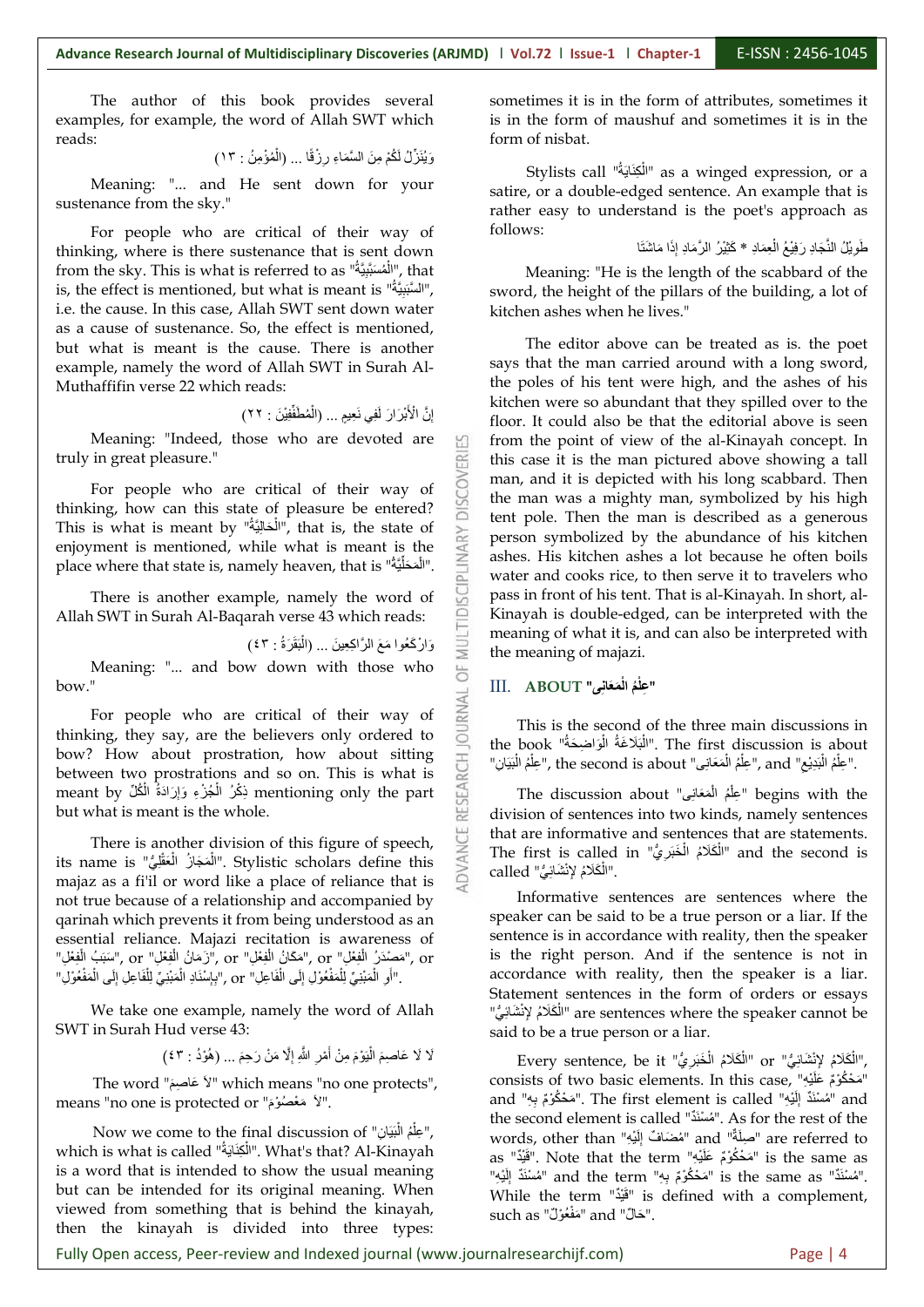There is a simple example for an informative sentence or "الْكَّلَامُ الْخَبَرِيُّ" as follows:

> إِنَّ الْبَخِيْلَ وَإِنْ أَفادَ غِنيً \* لَثُرَى عَلَيهِ مَخَايِلَ الفَقْرِ  $\int_{a}$

Meaning: "Indeed, even if a stingy person has the potential to become rich, he will surely see signs of poverty."

There is also an example of the sentence "الْمَكَلَامُ" لِمْنْشَائِيٌ" as follows:

يَابُنَيَّ تَعَلُّمْ حُسْنَ الإِسْتِمَاعِ، كَمَا تَتَعَلَّمُ حُسْنَ الْحَدِيْثِ

Meaning: "O my son, learn how to listen well, as you learn how to speak well."

There are more examples related to "الْمُكَلَّامُ لإِنْشَانِيُّ" as follows:

ine sp لَا تَتَكَلَّمْ بِمَا لَا يَغْنِيْكَ, وَدَعِ الْكَلَامَ فِي كَثِيْرٍ مِمَّا يَغْنِيْكَ حَتَّى تَجِدَ لَهُ مَوْضِعًا<br>Meaning: "Do not say about something that is not T

useful, and leave useful words until you find the right situation and place to talk."

What is the purpose of disclosure of informative بح اْل لْوَاضِحَةُ)", the objectives are:

sentences? According to the author of the book " الْمَلاَغَة<br>"<br>" الرَّاسِحَة ", the objectives are:<br>First: Telling the person being spoken to about the<br>message contained in the utterance. Its name is " وَأَبْدَهُ "<br>Second First: Telling the person being spoken to about the message contained in the utterance. Its name is " فَائِدَةُ الْخَبَرِ

Second: Telling the person being spoken to, that the speaker of this information knows the content of the message in the utterance. Its name is "أَلَازِمُ الْغَائِدَةِ".  $\overline{\circlearrowright}$ 

But sometimes the informative editorials are is strengthened by several tools "النَّوْكِيْدُ".<br>En for other purposes, such as: asking for mercy Now we are brought by the authority", showing disappointment or spoken for other purposes, such as: asking for mercy or "الإِضْمَارُ", showing disappointment or "إِضْمَارُ" التَّتَحَسُّرِ"), showing helplessness or "إِضْمَارُ الضَّعْفُو", showing arrogance or "الْمَغْذُر" and motivating others to work hard diligent or "الْمَنْثُ عَلَى ا arrogance or "الْفَغْر" and motivating others to work contains comma hard. diligent or "الْحَثَّ عَلَى السَّعْيِ".

Of the many examples put forward by the author, we take for example Surah Maryam verse 4 as follows:

هَنَ الْعَظْمُ مِنِّي وَاشْتَعَلَ الرَّأْسُ شَنِيْنَا … (مَرْيَمُ : ٤)

حَ رَبُّ إِنِّي وَهَنَ الْعَظْمُ مِنْي وَاشْتَعَلَ الرّاسُ شَيْئِبًا ... (مَرْيَمُ : ٤)<br>Meaning: "O my Lord, indeed my bones have weakened and my head has grown gray."

It is clear in the verse how the Prophet Zakaria showed his powerlessness to Allah SWT. So, this editorial is not just an ordinary informative sentence, but rather leads to "إِطْهَارُ الْضُعْفِ".

There is a good message for us to pay attention to in order to communicate with others. In this case, it is to study the situation and condition of the interlocutor or our "مُخَاطَبٌ".

There are at least three kinds of conditions of our interlocutor. First, what is called "إِنْتِدَائِيًّا", that is, people who are ready to receive information with all pleasure. In this case the speaker does not need to include Meaning: "Love your lover moderately, maybe reinforcing letters or "النَّوْكِيْدُ". For example, the word of Allah SWT in Surah Al-Baqarah verses 1 and 2:

اْلْمَ, ذٰلِكَ الْكِتْبُ لَا رَيْبَ فِيْهِ ۚ هُدًى لِّلْمُتَّقِيْنٌ (الْبَقَرَةُ : ١-٢)

Meaning: "alif lam mim, there is no doubt in this book of the Koran as a guide for those who are pious."

Second, what is called "طْلَبِيَّا", namely the condition  $\; \; | \;$ of the interlocutor who doubts the speaker's information. In this case, the speaker of information must include reinforcing devices or "ُة ْلِض َل تصْا "in his speech. An example of the word of Allah SWT in Surah Al-'Asr verse 2 is as follows:

> | إِنَّ الْإِنْسَانَ لَفِي خُسْرٍ (الْعَصر : ٢) ِض

Meaning: "Verily all humans are really in loss."

It can be seen here that there are two reinforcing words that give energy to the above verse to eliminate the speaker's doubts about the speaker's information.

Third, what is called "إِنْكَارِيَّا", that is, the condition  $\; \; \; | \;$ of the interlocutor who denies and rejects the utterances of the speaker and the conveyer of information. In this case, it is mandatory for the speaker to include reinforcing devices in his speech. For example, the word of Allah SWT in Surah Yunus verse 62 is as follows:

> | أَلَا إِنَّ أَوْلِيَاءَ اللَّهِ لَا خَوْفٌ عَلَيْهِمْ وَلَا هُمْ يَحْزَنُونَ (يُوْنُس : ٦٢) َح

Meaning: "Remember, Allah's guardians have no fear for them nor do they grieve."

It is estimated that the disbelievers reject and deny information from Allah SWT, so the above verse

Now we are brought by the author of this book to talk about "الْكَلَامُ الْخَبَرِيُّ" as opposed to "الْكَلَامُ لِإِنْشَائِيُّ". In . simple terms "الْكَلَامُ لِإِنْشَائِيُ" is a statement sentence that contains commands and prohibitions. We cannot claim that the speaker is telling the truth or telling a lie. It is  $\operatorname{different}$  in the case of "الْمَكَلَامُ الْخَبَرِيُّ", we can say that the speaker is right or lying. If the speech is in accordance with the facts on the ground, then the speaker is true, but if the speech is not in accordance with the facts on the ground, then the speaker is a lie.

Very simple way of thinking stylistic scientists. For example, they divided the plot of "تي ائضْح حكحَةَ ا ضإْل into" اْل two versions, namely "الْإِنْشَاءُ الطَّلْبِيِّ" and "الْإِنْشَاءُ الطَّلْبِيِّ" is a statement sentence in the<br>As for "الإِنْشَاءُ الطَّلَبِيِّ" is a statement sentence in the

الْإِنْشَاءُ الطَّ $\parallel$  is a statement sentence in the form of orders and prohibitions that must be responded to and responded to by "مُخَاطَبٌ" directed to "الْأَهْنِ" ,"الْأَهْنِ". The devices are "الْمُتَكَلِّمَ", "النَّعَنَّى", "النَّكَاءُ",","<br>and "النَّعَهَ".<br>For example, the words of a poet:

| أَحْلِبْ حَلِيْبَكَ هَوْنَـا مَا عَسَى أَنْ يَكُوْنَ بَغِيْضَكَ يَوْمًا مَا، وَٱبْغِضْلُ بِغِيْضَكَ هَوْنْنا مَا

عَسَى اَنْ يَكُونَ حَبِيْبَكَ يَوْمًا مَا<br>Meaning: "Love your lover moderately, maybe one day he will turn into someone you hate, and hate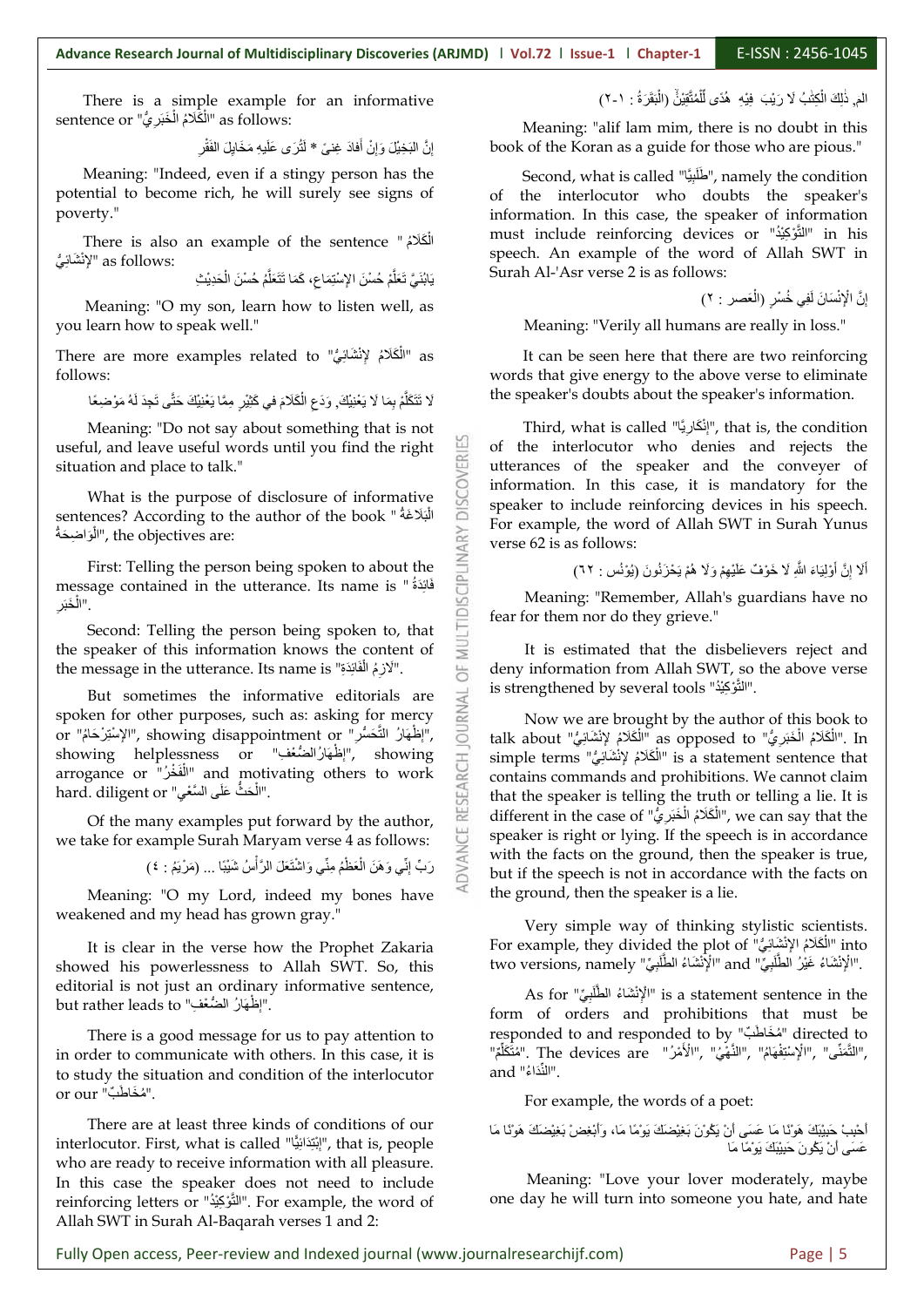someone you hate moderately, maybe one day he will turn into your lover."

The example above is an editor who uses the "ألأَهْرُ" or command.

For example, the words of a poet:

؛ لاَ تَنْهَ عَنْ خُلُقٍ وَتَأْتِيَ مِثْلُهُ \* عَارٌ عَلَيْكَ إِذَا فَعَلْتَ عَظِيْمٌ

Meaning: "Do not forbid an act while you are doing a similar job. If you do that, it will be a great disgrace to you."

The example above, is the editor who uses the "النَّهْى

For example, the word of Allah SWT in Surah Al- A'raf verse 187:

يَسْأَلُونَكَ عَنِ السَّاعَةِ أَيَّانَ مُرْسَاهَا ... (الْأَعْرَافُ : ١٨٧)

Meaning: "They ask you about the Day of  $\Box$ <br>rrection, when will it occur?" Resurrection, when will it occur?"

The example above is the editor who uses the  $\frac{5}{9}$ <br>  $\frac{1}{2}$ <sup>1</sup> or question word. "الْإِسْتِفْهَامُ" or question word.

An example of the word of Allah SWT in Surah<br>Traf verse 53:<br>مَانَّ فَيَانَ لَذَا مِنْ شُفَعَاءَ فَيَشْفَعُوا لَذَا ... (الْأَعْزَافُ : ٥٣)<br>Meaning: "Then is there for us an intercessor who Al-A'raf verse 53:

ةََا ْحَحا ... )الأح لع حْا ةِ : ٥٣( حَا حِ ِحْح لَْح ِ ِحَح لُ ْحَحا ضملٍ ةََح

Meaning: "Then is there for us an intercessor who will intercede for us."

There is another word of Allah SWT which reads:

ي فَهَلْ إِلَىٰ خُرُوجٍ مِنْ سَبِيلٍ (الْمُؤْمِنُ : ١١)

Meaning: "Then is there a way for us to get out of  $\overrightarrow{g}$ this hell."

"النَّمَنِّى" or wishful thinking.

The examples above are examples of editorial<br>
" or wishful thinking.<br>
There is more  $\frac{1}{2}$   $\frac{1}{2}$   $\frac{1}{2}$   $\frac{1}{2}$   $\frac{1}{2}$ , for example what is<br>  $\frac{1}{2}$ <br>  $\frac{1}{2}$   $\frac{1}{2}$   $\frac{1}{2}$ , or calling. In another There is more "الْإِنْشَاءُ الطَّلْبِيِّ", for example what is called "النَّذَاءُ", or calling. In another language, someone wants another person to come to him by using a word or letter instead of the word "أَدْعُو".

There are many letters used to address other people. Among them the letters  $($ ) and  $($  $)$  $)$  to call people who are close, and (يا) and (أبا) to call people who are far away.

Sometimes people who are close are treated like people who are far away, so the letters used to call them use the letters (يَا رَسُوْلَ اللَّهِ), (يَا أَلَّلَهُ), (بَا اللَّهُ), (et .''إِشَارَةُ إِلَى عُلُوٍّ مَنْزِلَتِهِ'' is called ''عِلْمُ الْم

Furthermore, there is another interesting aspect that is presented by "الْإِنْشَاءُ الطَّلْبِيِّ" , its name is ."الْقَصْرُ"<br>The term "الْتَّفْصِيْصُ" is synonymous with "الْقَصَرْ" , or to The term "الْقَصْرُ" is synonymous with "الْقَصْرُ", or to make someone or something very special.<br>The trick is, among other things, prioritizing the

pronunciation that should be ended. For example, surah Al-Fatihah verse 5 which reads:

Meaning: "Only to You we worship and to You alone we ask for help."

The next discussion is a discussion concerning "الْفَصْلُ and "الْمَصْلُ" that is connected and not connected. | Look, there are two editors. the first editor is perfect in editorial and perfect in the message conveyed. The second editor is the same as the first editor, perfect editorial, and also perfect message. In this case, they must include the conjunction "َح "between the two.

For example, the words of Ahlul Hikmah are as follows:

الْحَبْدُ حُرٌّ إِذَ قَنِعَ \* وَالْحُرُّ عَبْدٌ إِذَ طَمِعَ

Meaning: "A servant is free if he accepts the fact, and a free person is a slave if he does not accept the fact."<br>That's an example of the two reactions that are

given the conjunction " ".

The following is an explanation of the two editors who do not need to be connected with "j". In this case, the first editor is editorially perfect, but the message is linked to the message in the second editor. The second editor's position is the same as the first editor's, perfect and the message is linked to the first editor, in this case there is no need to connect the two with the conjunction "َح".

An example of the word of Allah SWT in Surah Ar-Ra'd verse 2:

لْ يُدَبِّرُ الْأَمْرَ يُفَصِّلُ الْآيَاتِ ... (الرَّعْدُ : ٢)

Meaning: "Allah regulates the affairs of His creatures, explaining the signs of His greatness."

The next example, the word of Allah SWT in Surah An-Najm verses 3-4:

| وَمَا يَنْطِقُ عَنِ الْهَوَىٰ إِنْ هُوَ إِلَّا وَحْيٌ يُوحَىٰ (النَجْمُ : ٣ - ٤ )

Meaning: "The Messenger of Allah did not speak on the basis of lust, but he spoke on the basis of revelation."

Then Sheikh Ali Jarim and Sheikh Mustafa Amin ended the explanation in the field of " عِلْمُ الْمَعَانِي " by  $\mid$ presenting a very interesting discussion, namely .''الْإِطْنَابُ'' and ,''الْإِيْجَازُ''' , ''الْمُسَاوَاةُ''<sup>1</sup>

Simply put, the concept "الْإِيْجَازُ" is, the editorial is short but the content is broad. For example, the word of Allah SWT in Surah Al-A'raf verse 54 as follows:

لَ أَلَا لَهُ الْخَلْقُ وَالْأَمْرُ ( الْأعْرَافُ : ٥٤ )

Meaning: "Remember, creating and ruling is only the right of Allah SWT."

About the concept "الْمُسَاوَاةُ" is, between the editorial and the content is balanced. For example, the word of Allah SWT in Surah Al-Baqarah verse 110 as follows:

| وَمَا تُقَدِّمُوا لِأَنْفُسِكُمْ مِنْ خَيْرٍ تَجِدُوهُ عِنْدَ اللّهِ ( الْبَقَرَةُ : ١١٠ )

إِيَّاكَ نَعْبُدُ وَإِيَّاكَ نَسْتَعِينُ. ( الْفَاتِحَةُ : ㅇ )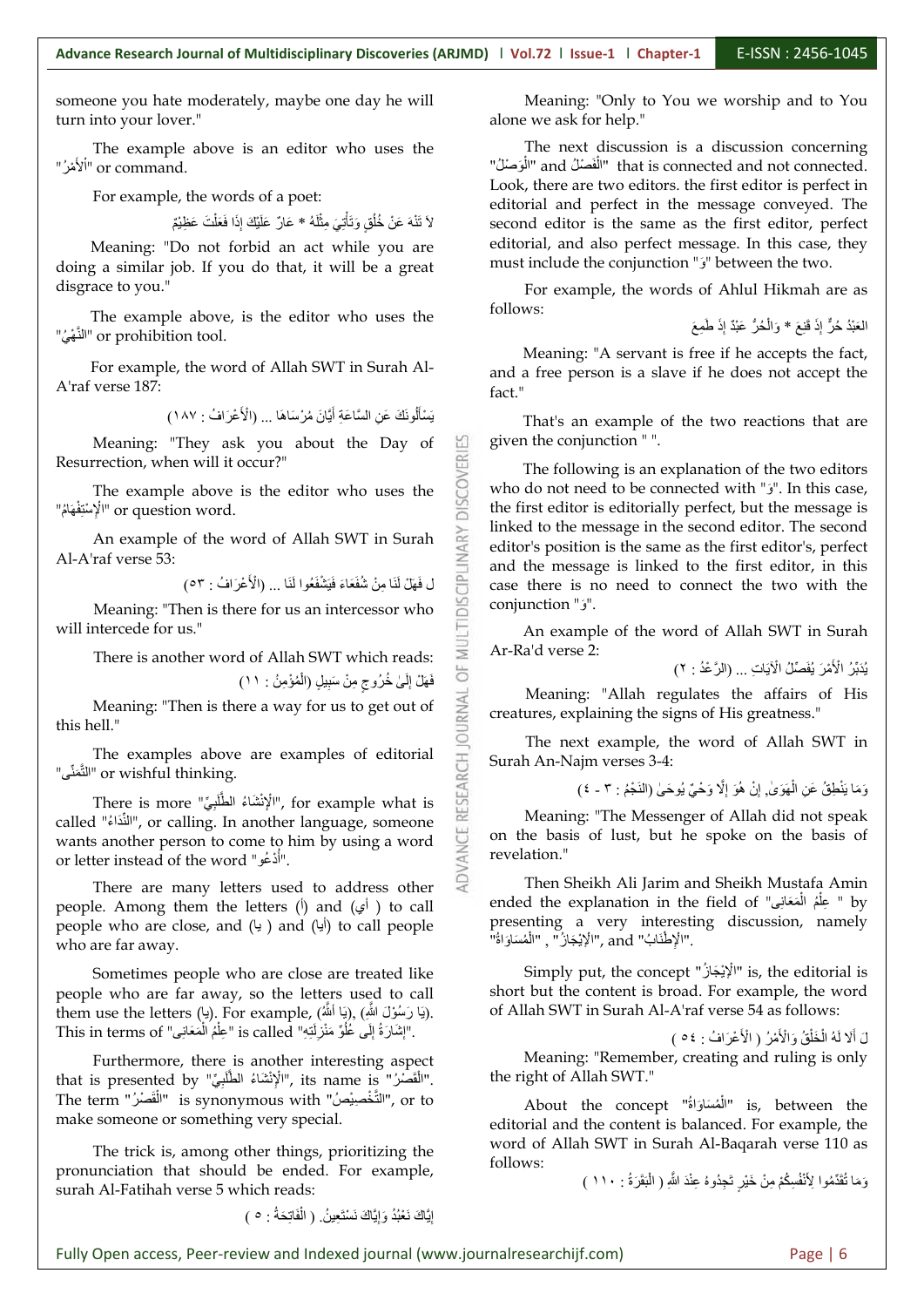Meaning: "And whatever you seek from good for yourself, of course you will get a reward from Allah SWT."<br>About the concept "الْإطْنَابُ" is, the editorial is long

while the content is short. For example, the word of Allah SWT in Surah Al-Qari'ah verses1-3:

الْقَارِعَةُ مَا الْقَارِعَةُ وَمَا أَدْرَاكَ مَا الْقَارِعَةُ ( الْقَارِعَةُ : ١-٣ )

Meaning: "The Day of Resurrection, what is the Day of Judgment, and do you know what is the Day of Resurrection."<br>IV. ABOUT "عِلْمُ الْبَدِيْعِ"

Sheikh Ali Jarim and Sheikh Mustafa Amin closed the explanation of their stylistic thinking by presenting a discussion about "عِلَّمُ الْبَدِيْعِ". This one puts forward the  $\hskip1cm$  This is th beauty of the word in one editor, as well as the beauty of the meaning contained in it. he meaning contained in it.<br>About "الْجِنَاسُ"<br>The simple meaning is the similarity of the

#### **A. About "ُة حاَِض لْا "**

expression of two words that have different meanings. This is part of the many styles of language presented  $\mathrm{by}$  "عِلْمُ الْبَدِيْع".

For example, the word of Allah SWT in Surah Ar-Rum verse 55 is as follows:

ثةَا حَلْ حْ حْا حع سُ) اْ تْ لَ ةَ : ٥٥ ( ةَ لْ ضْ ةمَ حِ حما ْحبض ضّةٌ اْل ْةْل تحْةَ ةَ اْ صّا حعُة

Meaning: "And on the Day of Judgment, those who grave but for a moment."

The first word "السَّاعَة" means the Day of Judgment, and the second word "السَّاعَةُ" means time. So, "المَسْاعَةُ" to criticize his means a similar word

#### **B.** About "الْإِقْتِبَاسُ" **لْالإض "**

have sinned swear that they will not remain in the<br>grave but for a moment."<br>The first word "أَلسَّاعَةُ" means the Day of Judgment,<br>and the second word "أَلسَّاعَةُ" means time. So, "أَبِعَثْنَيْاسُ" means a similar word<br> The point is that the insert is taken from a verse of the Qur'an or the hadith of the Prophet SAW which is packaged in one editor, without telling the reader that the insert is taken from both.

An example of the words of Abu Ja'far Al- Andalusy as follows:

> َلا تُعَادِ النَّاسَ في أَوْطَانِهِمْ،<br>قَلَّمَا يُرْعَىِ غَرِيْبُ الوَطَنِّ، قَلَّمَا يُرْ عَى غَرِيْبُ الْوَطَن، فَإِذَا مَا شِئْ خَالِقِ النَّاسَ بِخُلُقٍ حَسَنٍ.

Meaning: "Do not be hostile to the people in their they are sleeping. own country. Very few travelers in a land receive good attention. If you want to live in their midst, then have good morals towards people." So, "َة تضبحا لَالإض "means insertion.

#### **C. About "ِة ِل َس ْا "**

The point is the similarity of the sound of the last letter in each strand of the sentence, whether it is a

verse of the Qur'an or the hadith of the Prophet SAW or the stanza of syi'ir.

An example of the word of Allah SWT in Surah Al-Ikhlas is as follows:

ا ۚ قُلْ هُوَ اللّٰهُ اَحَذًّى اللّٰهُ الصَّمَذِّ لَمْ يَلِدْ وَلَمْ يُوْلَذِّ وَلَمْ يَكُنْ لَّهُ كُفُوًا اَحَدٌ ( الْإِخْلاصُ :  $(2 - 1)$ Meaning: "Say (Muhammad) He is Allah Almighty, Allah is the place to ask for everything, Allah is neither begetting nor begotten, and there is

So, "أَلْسَنَجْعُ" means the equation of the last letter in  $\; \; | \;$ each sentence.

#### **D. About "ةُحِْض َل سِْا "**

nothing equal to Him."

**MULTIDISCIPLINARY** 

This is the word with wings. The former has a close and clear meaning, but that is precisely what the speaker does not mean. Second, the meaning is distant and unclear, but that is precisely what the speaker wants.

For example, the words فَصِيْرُ الْدِّيْنِ الْحَمَّامِى  $\text{ are as } \left| \right.$ follows:

الْمَيَاتُ شِعْرِكَ كَالْقُصُوْرِ وَلَا قُصُوْرَ بِهَا يَفُوْقُ، وَمِنَ الْعَجَائِبِ لَفْظُهَا حُرٌّ وَمَغْنَاهَا رَ قَدْقُ

Meaning: "Your shi'ir verses are like buildings, and there is no building that cannot be enjoyed by its beauty. What is surprising is that the pronunciation is free, but the meaning is thin."

The word "رَقِيْقٌ" has two meanings. First, servant, and that is a close and familiar meaning. Second, its meaning is thin or empty. It seems that this second meaning is what the author wants. He actually wanted to criticize his poet by taking refuge in tips "ةُحُْض َل تصْا".

So, "ةُحُْض َل تصْا "is a winged word, a word that has two meanings, a distant meaning and a close meaning.

#### **E. About "ُة بحا طِْا "**

The point is the gathering of two opposite words in one sentence editor.

An example is, as the word of Allah SWT in Surah Al-Kahf verse 18, as follows:

هُمْ أَيْقَاظًا وَهُمْ رُقُودٌ ... ( الْكَهْفِ : ١٨ )

Meaning: "And you think that they are awake, but

This is extraordinary, the style of clashing two opposite words in one sentence editorial, the point is, so that the message in the editorial of the sentence becomes very clear and very strong."

The point is that in one sentence editorial, there are two words that are opposite to each other.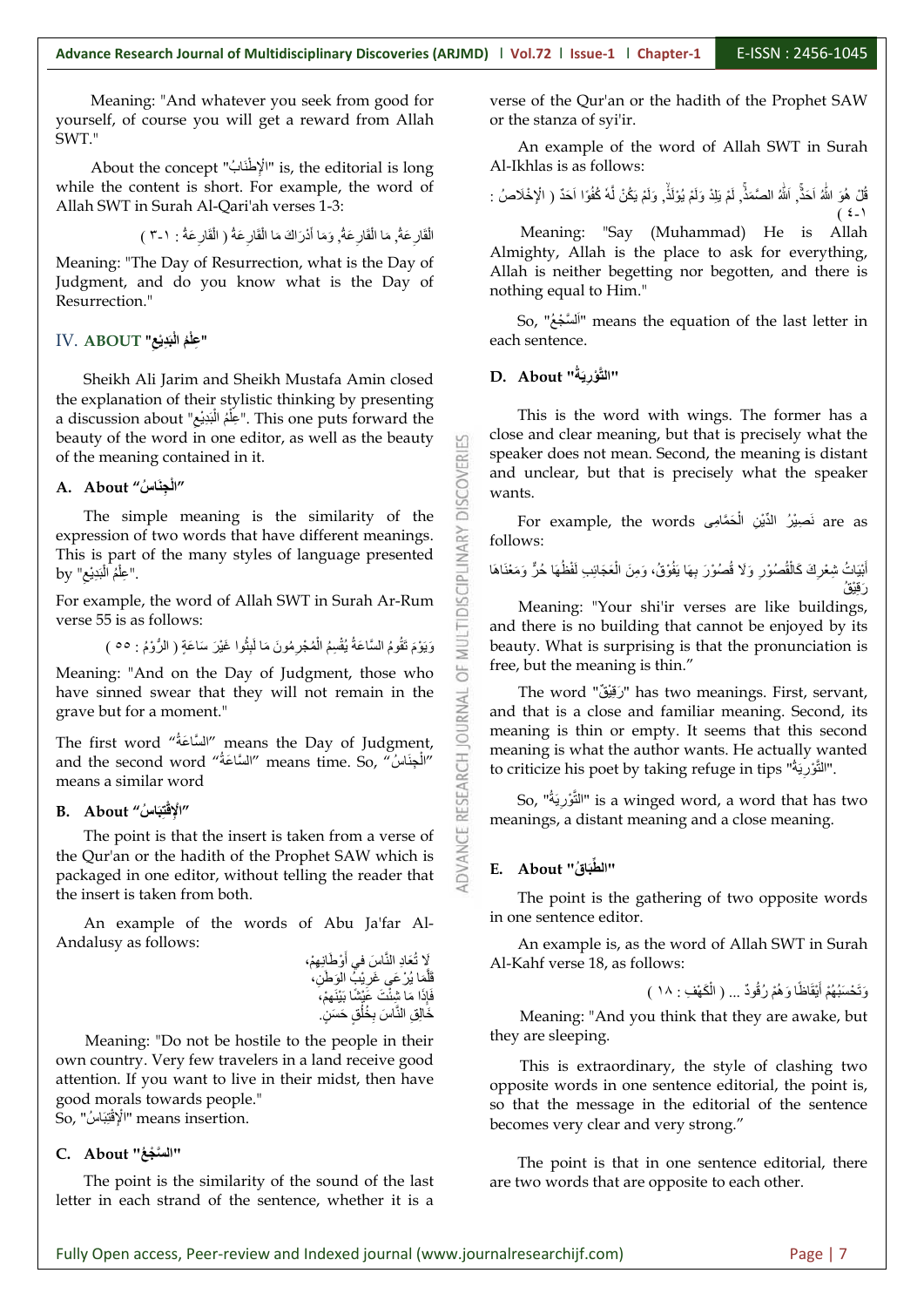#### **ةََحاَحْحُة" About .F لْا "**

The point is, in a sentence editorial, at the beginning there is a word that is opposite to the word at the end of the same sentence.In other languages, the messages contained in the first word are confronted by the messages contained in the second word.

An example is, like the word of Allah SWT in Surah Al-An'am verse 125:

فَمَنْ يُرِدِ اللَّهُ أَنْ يَهْدِيَهُ يَشْرَحْ صَدْرَهُ لِلْإِسْلَامِ, وَمَنْ يُرِدْ أَنْ يُضِلَّهُ يَجْعَلْ صَدْرَهُ صَيِّقًا حَرَجًا ( الْأَنْعَامُ : ١٢٥ )

Meaning: "Whoever Allah wills and guides him, surely he will expand his chest to accept Islam. And whoever Allah wills astray, he will surely make his chest constricted and narrow."

#### **G. About "ِض َل ضَْل سِْا ُة َل ُة "**

The meaning is a beautiful argument. In this case,<br>riter tries to deny the reasons and arguments that<br>known to the public. He tries to come up with<br>sons and other arguments that are literary and a writer tries to deny the reasons and arguments that are known to the public. He tries to come up with reasons and other arguments that are literary and<br>gentle in accordance with the goals he wants to<br>achieve.<br>For example, as a poet in a poem:<br> $\begin{array}{r} \begin{array}{r} \text{C} \\ \text{D} \end{array} \end{array}$  is a poet in a poem:<br> $\begin{array}{r} \text{C} \\ \text{D} \end$ gentle in accordance with the goals he wants to achieve.

For example, as a poet in a poem:

َآْ ۖ مَا زُلْزِلَتْ مِصْرُ مِنْ كَيْدٍ يُرَادُ بِهَا, وَإِنَّمَا رَقَصَتْ مِنْ عَدْلِهِ طَرَبَا

Meaning: "Egypt was not shaken by an earthquake because of a plot directed against him, but the city  $\frac{2}{10}$ danced for joy at his justice."

Here, the poet seems to be trying to deny that the<br>se of the lack of rain in Egypt is natural factors. cause of the lack of rain in Egypt is natural factors. According to him, the truth is that it is raining shame<br>
on the earth which is filled with the virtues and<br>
generosity of a leader who does not want to be named.<br>
Rain felt unable to compete with the generosity and<br>
contr on the earth which is filled with the virtues and  $\overline{Q}$  V. generosity of a leader who does not want to be named. Rain felt unable to compete with the generosity and contribution of the leader earlier.

#### **H. About "َس حَ لِ ضِ َض حَا ْة لْبضُة اْذس ضِلَ ةِ اْل لْحَ "**

This time the discussion is about how to strengthen a compliment to someone but it is similar to reproach. The trick is to exclude the nature of praise from the nature of reproach that is denied. From here you will see the strengthening of his praise which is similar to reproach.<br>For example, the words اِبْنُ الرُّوْمِي are as follows:

ةَ اْل ْصُة \* حّ تحْح ْح لْ حِ ِض ضُ حعلْ مٌ ضْ حَى َح

Meaning: "There is no disgrace to him, except that the eye will not see anyone like him."

On the other hand, how do you reinforce reproaches to others but are similar to compliments? The trick is simple, namely to exclude the nature of reproach from the nature of praise which is denied.

For example, the words of a poet as follows:

لَا حُسْنَ فِي الْمَنْزِلِ إِلَّا أَنَّهُ مُظْلِمٌ صَبَيِّقُ الْحُجُرَاتِ

Meaning: "There is no beauty in the house, it's just that the room is dark and narrow."

### **I. About "ُضَلِض َح لْا ُة َل ةْْل ةُ "**

This is the final discussion of Sheikh Ali Jarim and Sheikh Mustafa Amin in their work in the field of ". We . "أَسْلُوْبُ الْحَكِيْمِ" Distics. In this case it is about ."أَسْلُوْبُ الْحَكِيْمِ simply call it the style of a wise person. What is that anyway?

The essence of this discussion is the skill of the interlocutor to circumvent the first person's question about something. How to? First, ignore the question. Second, turn the question into a question that was not asked. Third, give answers to questions that were not asked.

For example, the word of Allah SWT in Surah Al- Baqarah verse 189 which reads:

| بَسْأَلُونَكَ عَنِ الْأَهِلَّةِ, قُلْ هِيَ مَوَاقِيتُ لِلنَّاسِ وَالْحَجِّ ( الْبَقَرَةُ : ١٨٩ )

Meaning: "They ask you about the crescent moon. Say "The crescent is a sign of time for people and for the pilgrimage."

It seems that the companions couldn't wait to hear the Prophet's explanation about the condition of the crescent moon. Even though the explanation is closely related to Astrology which must be studied seriously. Then Allah SWT diverted their questions from the essence of the crescent moon to the benefits of the crescent moon itself.

#### **V. CLOSING**

띱

The book ''الْبَلَاغَةُ الْوَاضِحَةُ'' by Sheikh Ali Jarim and Sheikh Mustafa Amin is a modern stylistic book compared to other books. This book offers a dynamic presentation systematic. Starting with the topic of the problem, followed by examples consisting of verses from the Qur'an, the traditions of the Prophet SAW, the words of friends, and a series of poetry by Arab

Then proceed with the discussion of the examples presented earlier in straightforward language. After that, new principles that are practical and not too complicated are put forward.

At the end, there are many and varied exercises. And at the very end, these two sheikhs present the correct answers in the form of easy-to-understand tables.<br>It is a bit unfortunate, all the verses of the Our'an

that are shown as examples as well as the verses of the Qur'an presented in the exercise, never mention the name of the surah and the number of the verses.